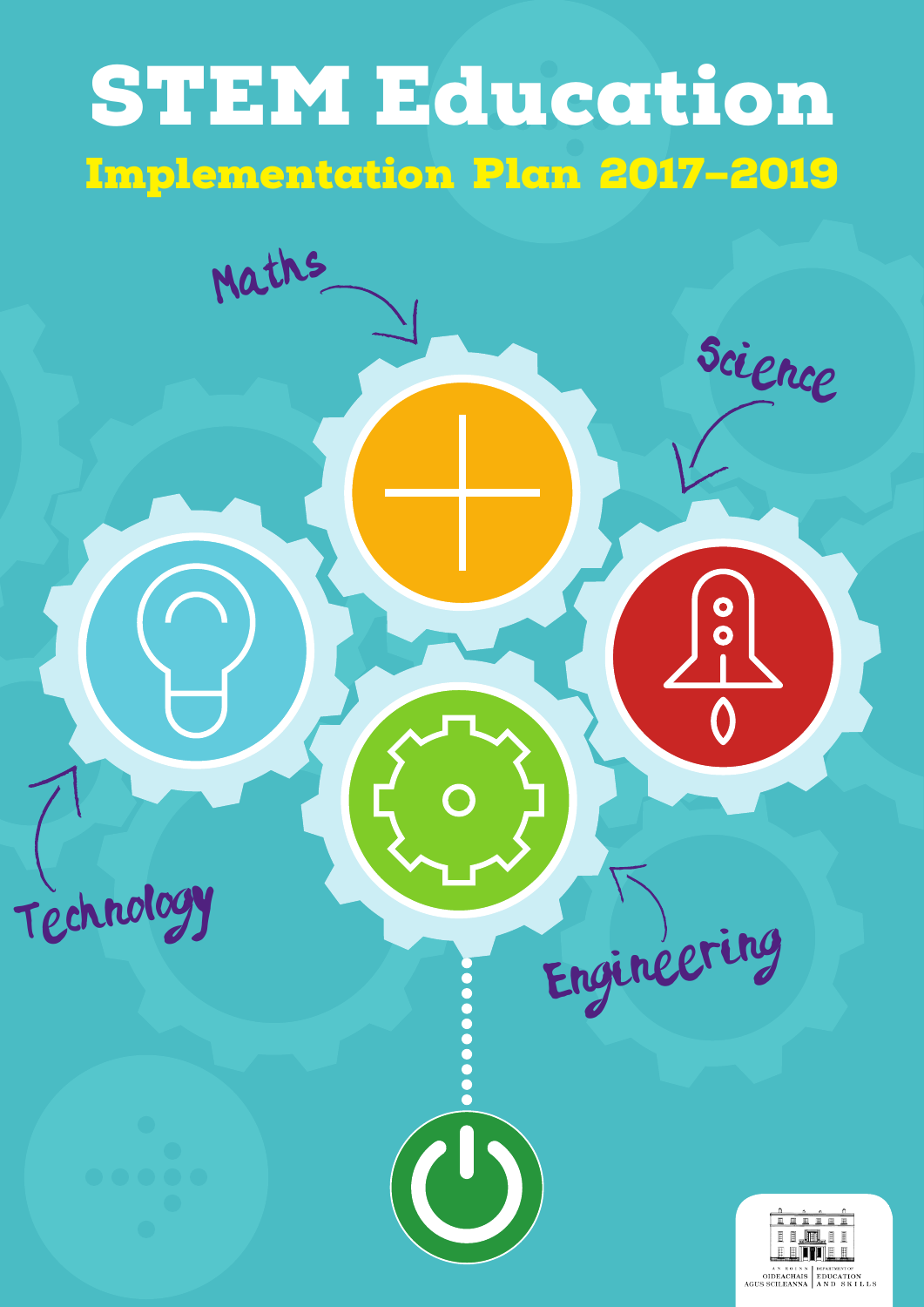## STEM EDUCATION POLICY STATEMENT

## IMPLEMENTATION PLAN 2017-2019



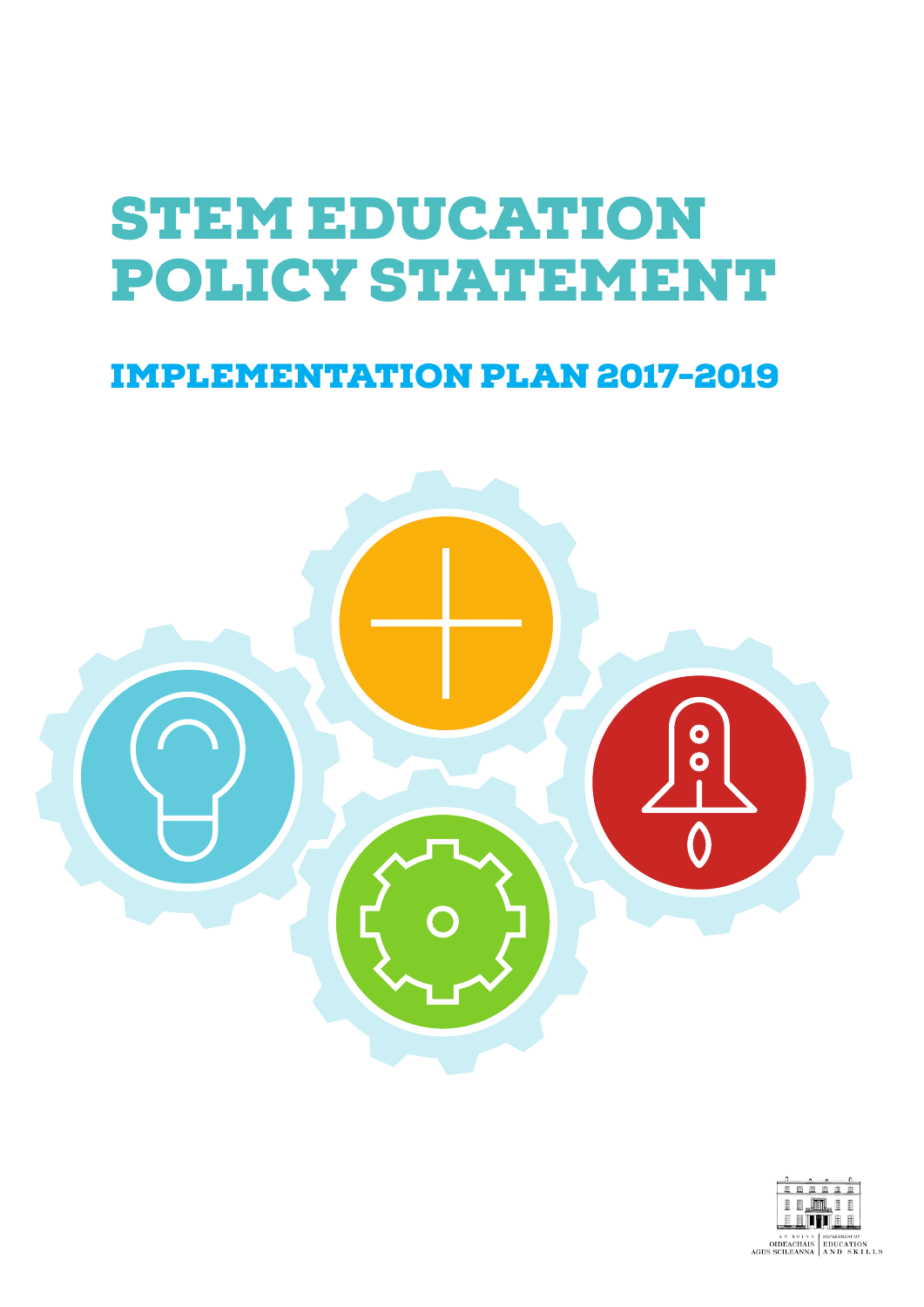## STEM EDUCATION IMPLEMENTATION PLAN 2017-2019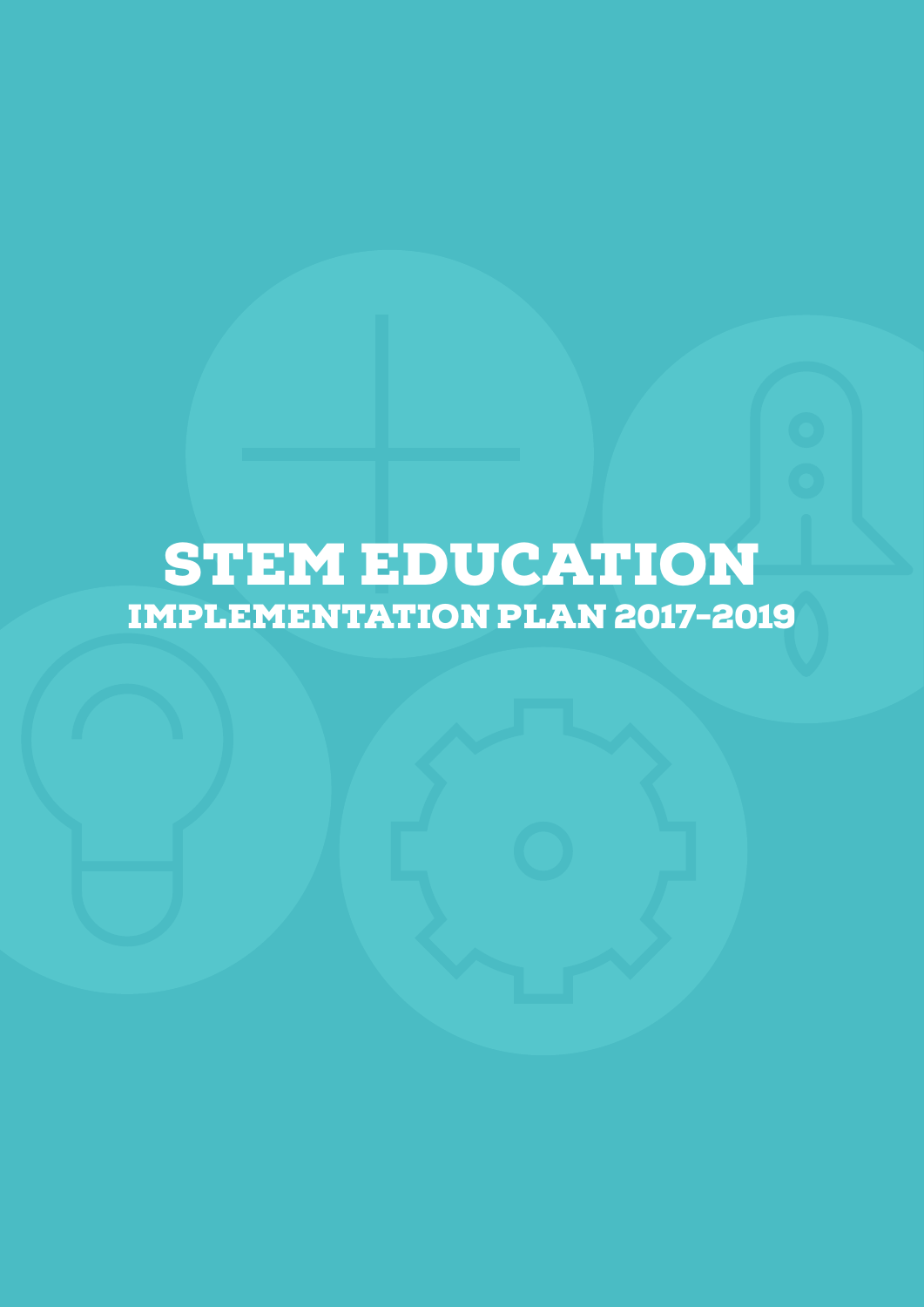

### STEM EDUCATION IMPLEMENTATION PLAN 2017-2019

#### Introduction

Ireland aims to have the best education and training service in Europe within a decade. To realise this, we must provide the most effective and engaging teaching, learning and assessment environment for STEM education at all levels. The STEM Education Policy Statement 2017-2026 (Policy Statement) sets out the ambitious objectives and high-level actions required to achieve and improve the STEM education experience and outcomes for all our learners.

Our vision for STEM education:

In line with our ambition to have the best education and training service in Europe by 2026, Ireland will be internationally recognised as providing the highest quality STEM education experience for learners that nurtures curiosity, inquiry, problem-solving, creativity, ethical behaviour, confidence, and persistence, along with the excitement of collaborative innovation.

This vision, to be realised through a programme of reform in our education system, is driven by a shared policy focused on better outcomes for all learners, raising standards of teaching, learning, assessment and school improvement.

There are many strengths in STEM education in Ireland, but a number of challenges also exist. These include the need to

- Ensure that Irish students' learning in STEM disciplines significantly improves including the development of skills such as problem-solving, inquiry-based learning and team working to address demands from the world of work
- Increase the number of students choosing STEM subjects in post-primary schools, those progressing to STEM pathways in Further or Higher Education and those who take up careers in **STEM**
- Increase participation of females in STEM education and careers
- Raise interest in, and awareness of the range of exciting careers in STEM
- Ensure young people sustain their involvement in STEM education

Providing a STEM education of the highest quality for all our young people will address these challenges and provide Ireland with the required graduates with STEM related skills and qualifications as well as the skilled workforce to fulfil existing and growing needs.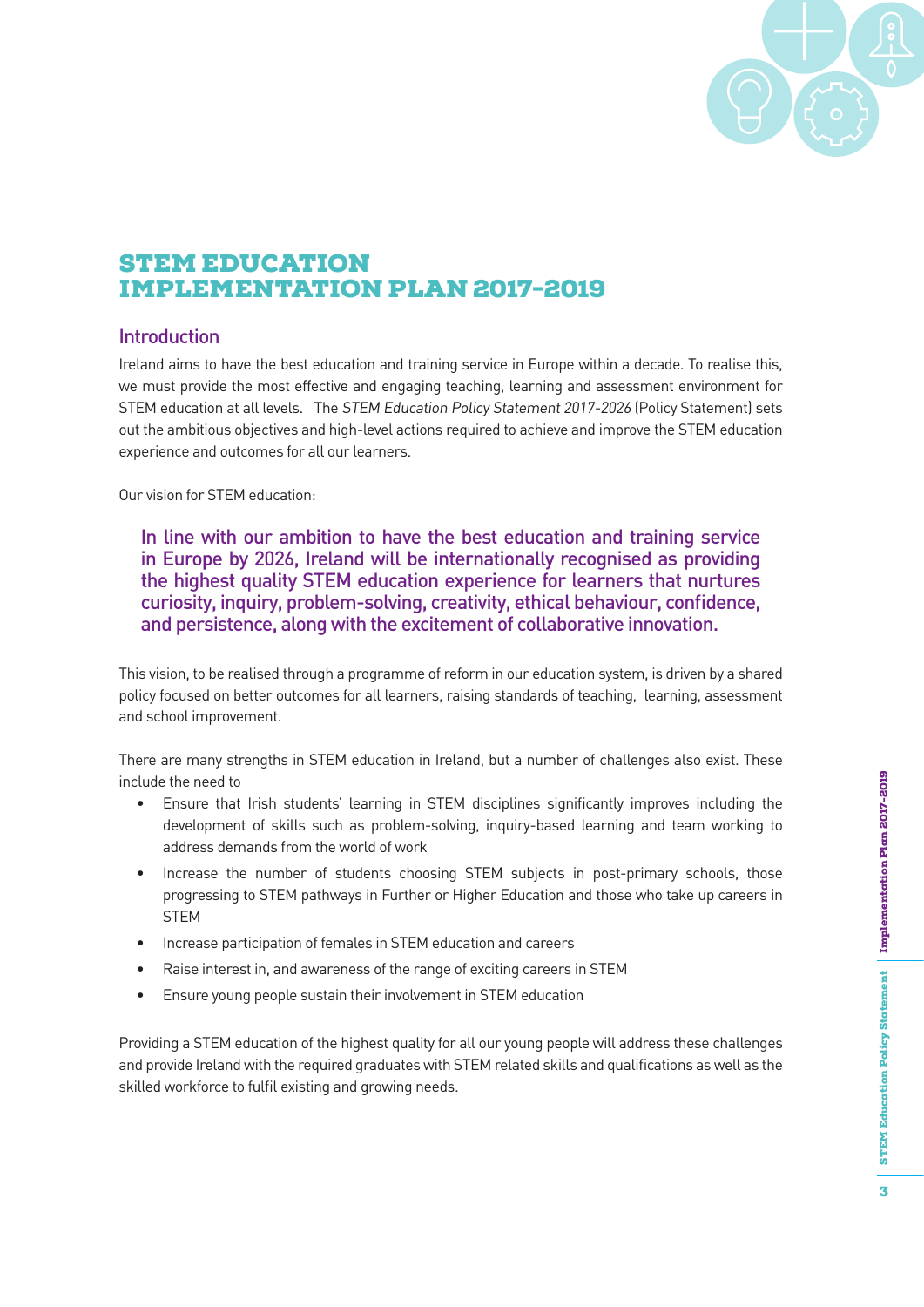Achievement of our vision will require significant change within STEM education and a programme of work which will span from 2017 to 2026. Implementation will be realised across three phases

**Phase 1:** 2017-2019, Enhancing **Phase 2**: 2020-2022, Embedding **Phase 3:** 2023-2026, Realising

An Implementation Plan will be developed for each of the phases and will detail timelines and responsibilities in respect of each of the actions set out. The Department will establish a STEM Education Implementation Group to oversee the effective realisation of the objectives and actions. Each year the programme of actions will be reviewed by the STEM Education Implementation Group, the Department and its agencies to ensure that it is responsive to the changing environment. The Policy Statement contains challenging proposals which require committed reform across the education system. Effective realisation of the Policy Statement and Implementation Plan will depend on availability of resources.

It is important that as a Department we set indicators against which progress can be measured. The following are indicators of what success will look like over the lifetime of the Policy Statement

#### **Indicators of Success**

- All learners will have improved performance in STEM education
- Increased uptake of Leaving Certificate Chemistry, Physics, Technology and Engineering by 20%
- Increased uptake by females of STEM subjects by 40%
- Increased applications for STEM courses in CAO and retention in STEM courses
- All schools to incorporate STEM within their whole-school planning activities
- All schools, early years settings, learners and parents to have increased awareness and appreciation of the importance, value and opportunity in STEM with particular focus on females
- The gap in achievement in STEM disciplines between students in DEIS schools and students in all schools is significantly reduced
- A quality assured programme of STEM professional development provided to early years practitioners and teachers
- All schools will provide a better teaching, learning and assessment environment in STEM education
- All schools, learners and parents will have access to quality STEM career information and more opportunities to experience the diversity of STEM careers
- All learners will have access to co-curricular and out-of-school STEM learning opportunities with a 20% increase in extra-curricular STEM activities across schools
- Robust and sustainable partnerships in place between schools, business and industry, public sector bodies, research organisations, further and higher-level institutions, and the wider STEM community
- Partnerships in place with Arts education promoting creativity, universal design and design thinking skills
- A STEM awards programme in place to recognise student participation in informal and extracurricular STEM activities and events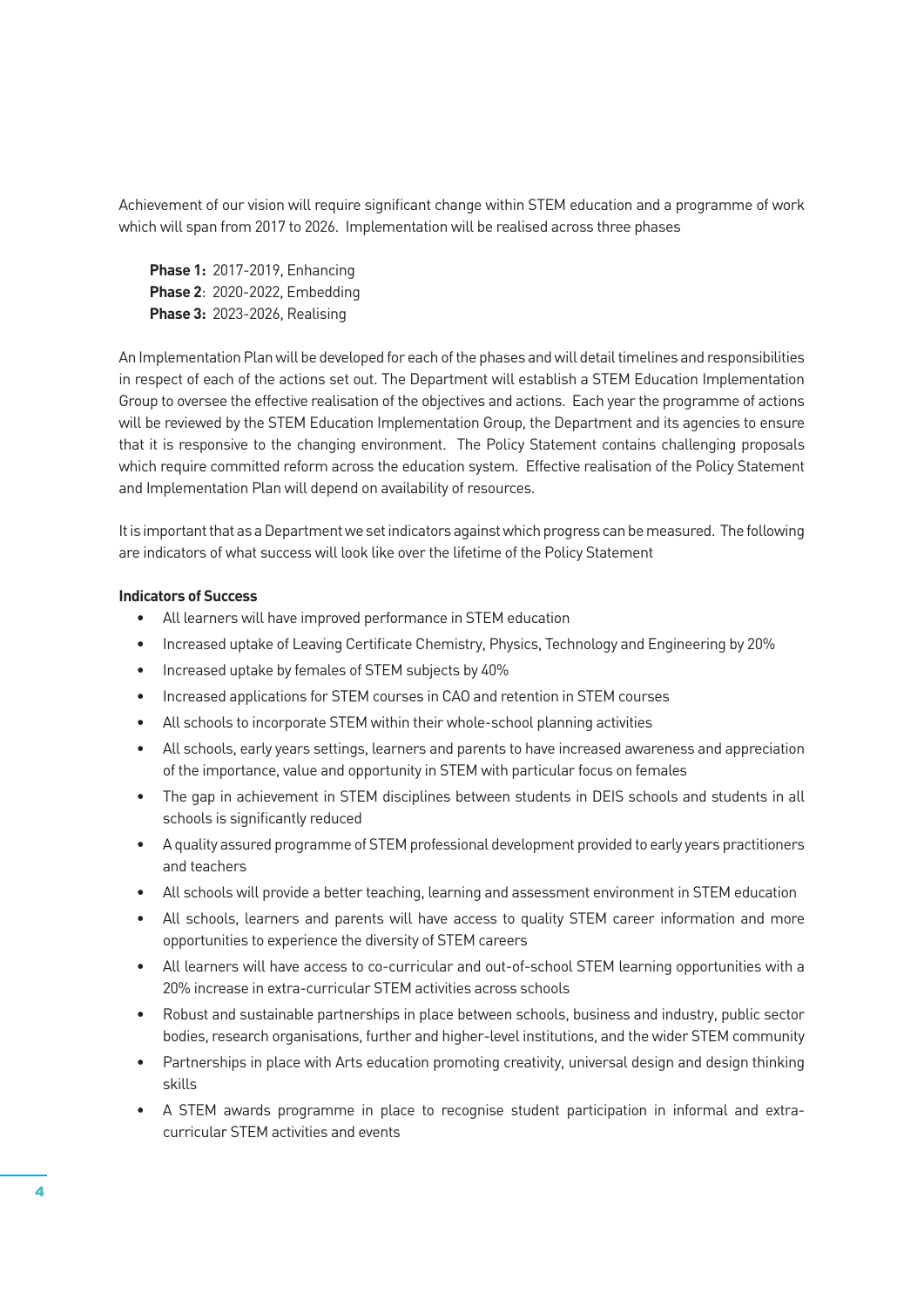

#### Phase 1: Implementation

Phase 1 of implementation will focus on establishing what is necessary to provide a quality STEM education experience. The programme of work to be implemented in Phase 1 (2017-2019) will include

- STEM curricular reform and access to excellent resources in order to ensure that students leave school with the required STEM skills
- Support for principals and teachers to incorporate STEM into their whole-school planning activities
- Support for schools and teachers to work together on innovative and collaborative initiatives in STEM as part of a programme to improve the STEM learning environment and to implement successful initiatives
- Scoping out the partnership with STEM business and industry and the education sector
- Support effective and engaging STEM teaching in all schools through a quality assured programme of professional learning for teachers and school leaders
- The Department's Inspectorate will continue to evolve models of inspection to support, build capacity and monitor the quality of STEM education from early-years to post-primary level
- Publish analyses of inspection outcomes in STEM in 2019 and at regular intervals thereafter
- Development of actions to promote and support increased participation in co-curricular and out-ofschool STEM learning opportunities
- Establish stretch targets for STEM education based on analysis of the present baseline and the ambitions of the strategy
- Teachers and early years practitioners will use a cross-disciplinary approach in and across the four STEM disciplines
- Increase the opportunities for students to access quality information about STEM careers in partnership with the SFI Smart Futures programme, active involvement of HEIs, business and industry and guidance/STEM subject teachers
- Attract more specialist STEM graduates into the teaching profession

By recognising the role each stakeholder has to play, the actions in the Implementation Plan will bring greater cohesion to the diversity of STEM activity already taking place in our schools and communities. It will require committed support across the education system and stakeholders to create an eco-system which promotes STEM education and to achieve the stated programme of work.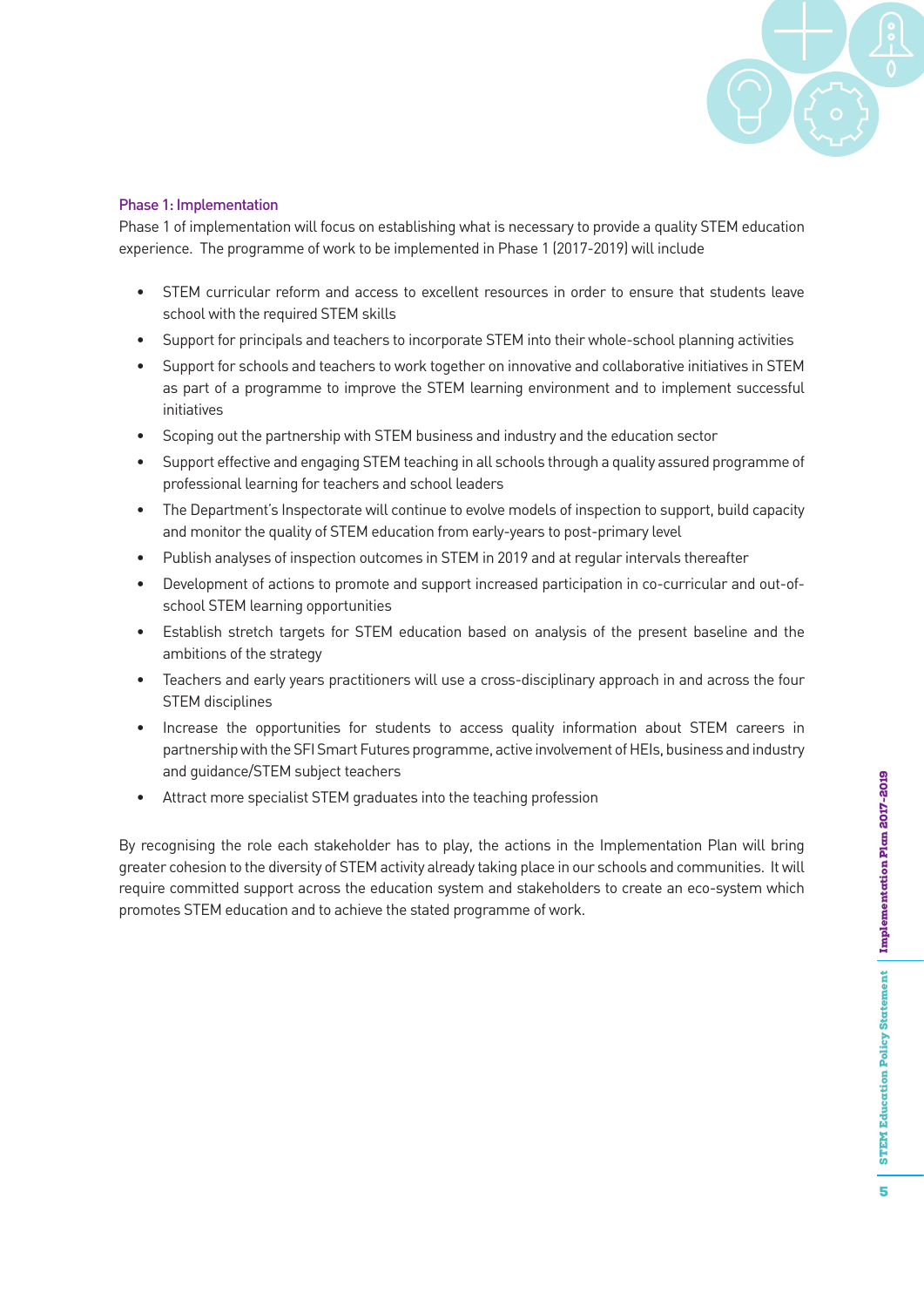## IMPLEMENTATION PLAN 2017-2019

Implementation of the programme of work for Phase 1 spans the four pillars of policy development and action identified in the Policy Statement.

- **Pillar 1. Nurture learner engagement and participation**
- **Pillar 2. Enhance early years practitioner and teacher capacity**
- **Pillar 3. Support STEM education practice**
- **Pillar 4. Use evidence to support STEM education**

#### Pillar 1 - Nurture learner engagement and participation

Nurturing young people's STEM curiosity starts from early childhood and continues throughout their learning journey. Our education system has a responsibility to ensure that all learners are provided with a highquality STEM education experience that creates a positive disposition towards STEM and enables them to participate, influence and succeed in a changing world.

We must ensure that learners have a positive engagement with STEM education, while also increasing the uptake of STEM related subjects for learners of all backgrounds, ability and gender. High-quality advice on the importance and relevance of STEM skills and information on the range and diversity of STEM related career opportunities is required for schools, learners and parents.

There is a need to engage in STEM awareness campaigns and the promotion of STEM careers through programmes such as Smart Futures<sup>1</sup>.

The following high-level actions and sub-actions are designed to nurture learner engagement and participation in STEM education between 2017 and 2019

| <b>Number</b> |       | <b>High-Level Actions and Sub-Actions</b>                                                                                                                                                                                                                 | Quarter | <b>Delivered by</b> |
|---------------|-------|-----------------------------------------------------------------------------------------------------------------------------------------------------------------------------------------------------------------------------------------------------------|---------|---------------------|
| Pillar 1      |       |                                                                                                                                                                                                                                                           |         |                     |
|               |       | NURTURE LEARNER ENGAGEMENT AND PARTICIPATION                                                                                                                                                                                                              |         |                     |
| Objective 1   |       | Increasing participation of learners in STEM education.                                                                                                                                                                                                   |         |                     |
| 1.1           |       | Increase uptake of STEM subjects for learners of all backgounds, ability and gender.                                                                                                                                                                      |         |                     |
|               | 1.1.1 | Conduct an audit of the uptake of STEM subjects, including<br>uptake by females, identifying challenges and opportunities.                                                                                                                                | Q2 2018 | DES, SFI            |
|               | 1.1.2 | Report on the uptake of STEM subjects, including uptake by<br>females, with recommendations for a coordinated response<br>to include strategies such as pilot programmes.                                                                                 | Q4 2018 | DES, SFI            |
|               | 1.1.3 | Consider and commence implementation of the<br>recommendations identified in 1.1.2 above.                                                                                                                                                                 | Q1 2019 | DES, SFI            |
|               | 1.1.4 | Conduct an audit of current initiatives both within school and<br>out-of-school to promote STEM subjects and STEM careers<br>in partnership with SFI Smart Futures.                                                                                       | Q22018  | DES, SFI            |
|               | 1.1.5 | Undertake research on the key influencers on subject and<br>career choice with SFI Smart Futures and engage business<br>and industry, HEIs and others in developing initiatives<br>to improve the availability of quality information and<br>experiences. | Q4 2018 | DES, SFI            |

<sup>1</sup> Smart Futures; www.smartfutures.ie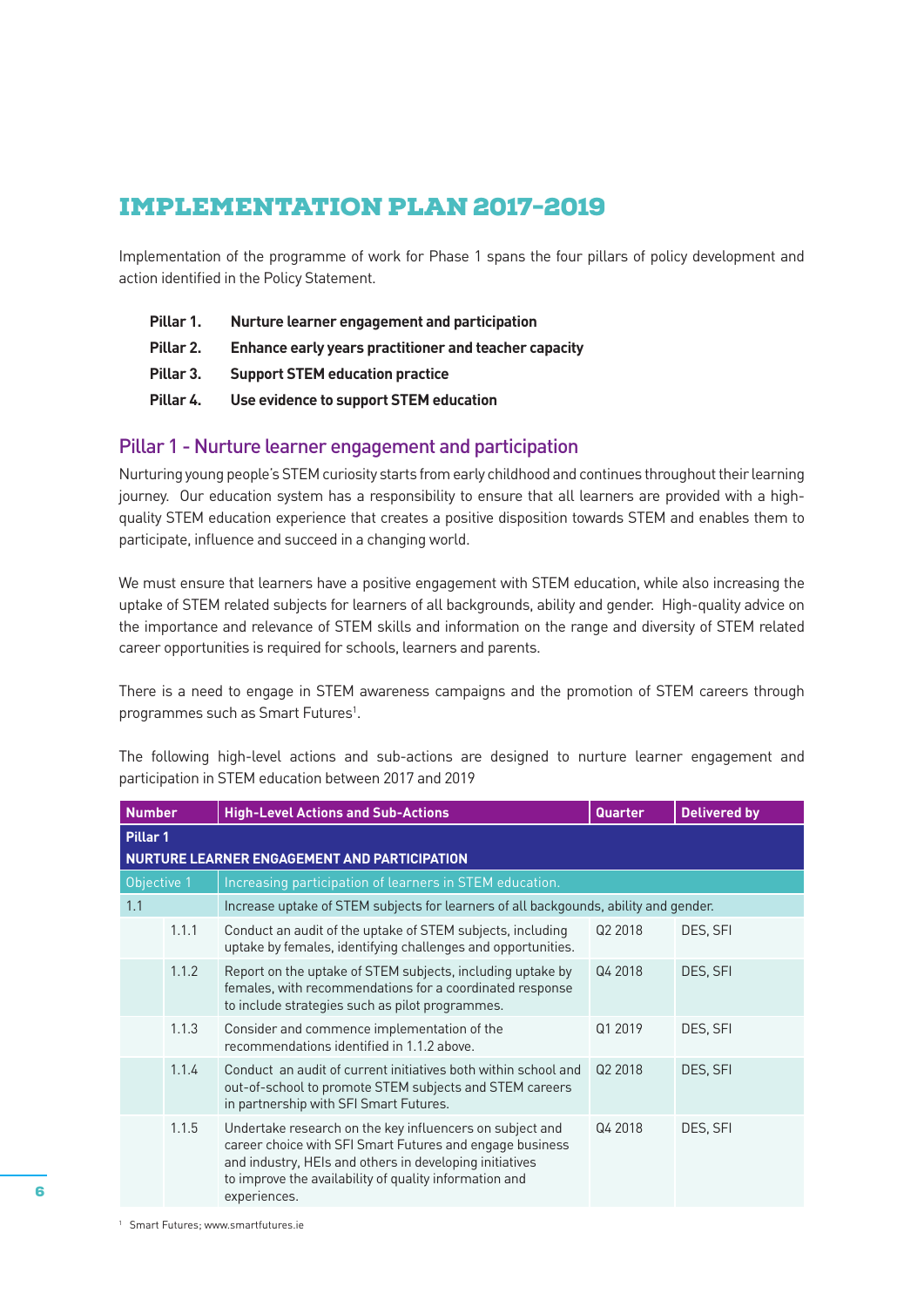

| <b>Number</b> |       | <b>High-Level Actions and Sub-Actions</b>                                                                                                                        | <b>Quarter</b> | <b>Delivered by</b>                                           |  |  |
|---------------|-------|------------------------------------------------------------------------------------------------------------------------------------------------------------------|----------------|---------------------------------------------------------------|--|--|
|               | 1.1.6 | Conduct an audit to identify gaps in physical infrastructure<br>which impact on the provision of STEM education in schools<br>and early years settings.          | Q4 2018        | <b>DES</b>                                                    |  |  |
|               | 1.1.7 | Develop a systematic response in order to address gaps<br>identified in 1.1.6 above.                                                                             | Q4 2019        | <b>DES</b>                                                    |  |  |
|               | 1.1.8 | Scope out potential means of improving the range of STEM<br>subjects offered by post-primary schools.                                                            | Q4 2018        | <b>DES</b>                                                    |  |  |
| Objective 2   |       | Increasing awareness of STEM education.                                                                                                                          |                |                                                               |  |  |
| 2.1           |       | Undertake awareness programmes that promote STEM.                                                                                                                |                |                                                               |  |  |
|               | 2.1.1 | Develop guidelines and engagement plan to promote the<br>importance of STEM for early years settings, schools,<br>parents and learners.                          | Q2 2019        | DES, SFI, NCGE,<br>NPC-P, NPC-<br>PP, HEIs, IBEC,<br>Students |  |  |
|               | 2.1.2 | Conduct an audit of attitudes to STEM among primary school<br>pupils.                                                                                            | Q3 2019        | DES, SFI                                                      |  |  |
| 2.2           |       | Enhance support for learners to make informed choices about STEM higher and further education<br>and training options.                                           |                |                                                               |  |  |
|               | 2.2.1 | Identify best practice for the provision of information on<br>STEM higher and further education and training options in<br>collaboration with SFI Smart Futures. | Q3 2018        | SFI, DES, HEIs,<br><b>NCGE</b>                                |  |  |

### Pillar 2 - Enhance teacher and early years practitioner capacity

Improved teacher capacity is a key enabler in delivering STEM education of the highest quality for our learners. STEM education recognises the need for children from early childhood to have multiple and varied opportunities in STEM exploration and discovery. Teachers and early years practitioners require STEM subject matter knowledge, pedagogical content knowledge, appropriate skills and confidence. Enhanced preparation, development and support, through high-quality training, Initial Teacher Education, induction and ongoing professional learning is required. We must ensure that teachers, early years practitioners and leaders are provided with the necessary professional supports and opportunities to enable them to achieve this.

Increased learner uptake and development of new STEM related options in schools will require teachers to expand on existing STEM learning experiences. We must ensure that we have sufficient capacity within the teaching and early years profession to respond to current and future developments.

The following high-level actions and sub-actions are designed to enhance the STEM knowledge and practice of teachers and early years practitioners during their initial education and throughout their careers between 2017 and 2019. These supports are intended to enrich current and future classroom practices.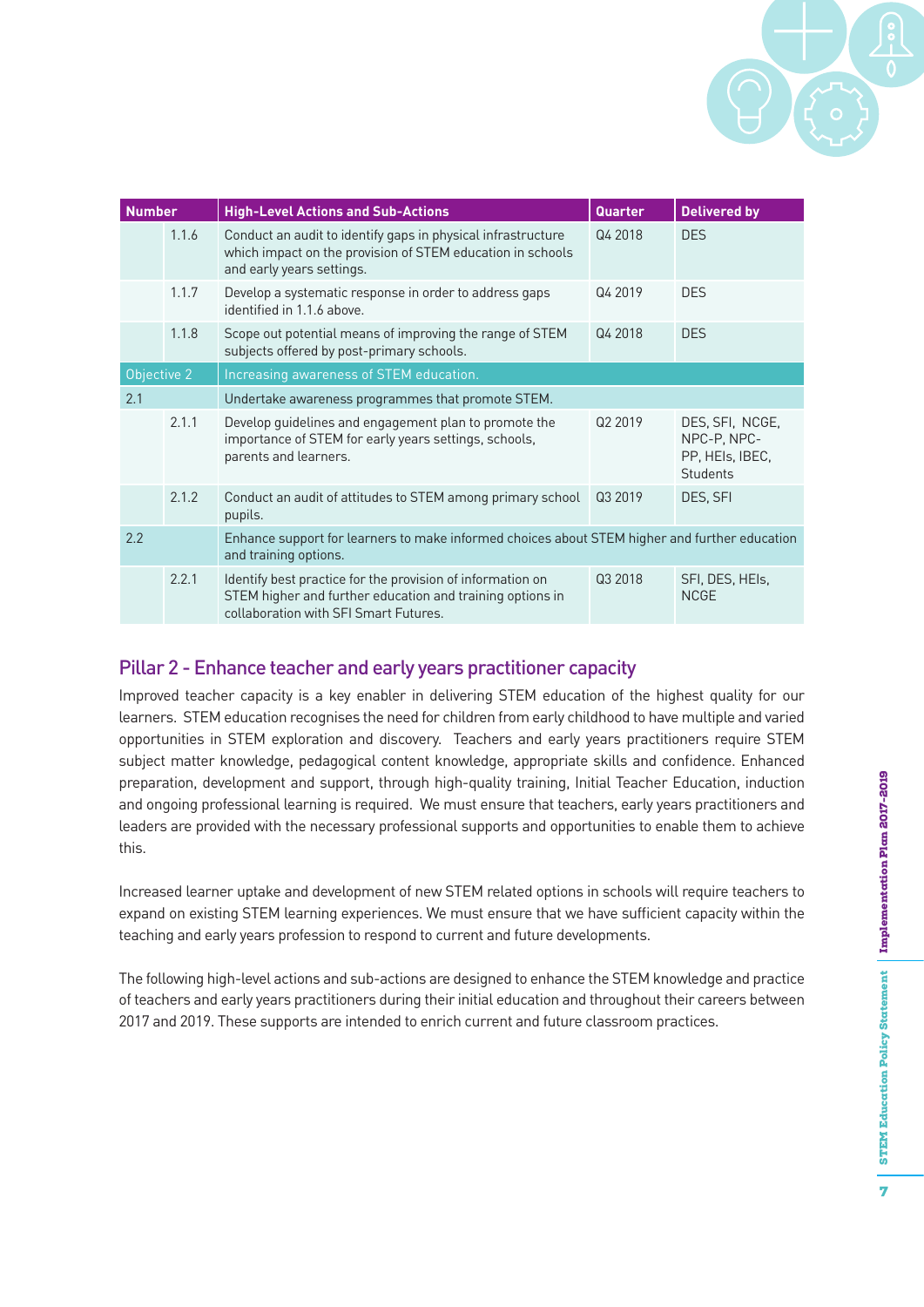| <b>Number</b>       |                                                              | <b>High-Level Actions and Sub-Actions</b>                                                                                                                                                                                                                                                                                                      | Quarter            | <b>Delivered by</b>                                          |
|---------------------|--------------------------------------------------------------|------------------------------------------------------------------------------------------------------------------------------------------------------------------------------------------------------------------------------------------------------------------------------------------------------------------------------------------------|--------------------|--------------------------------------------------------------|
| Pillar <sub>2</sub> |                                                              |                                                                                                                                                                                                                                                                                                                                                |                    |                                                              |
|                     | <b>ENHANCE TEACHER AND EARLY YEARS PRACTITIONER CAPACITY</b> |                                                                                                                                                                                                                                                                                                                                                |                    |                                                              |
| Objective 1         |                                                              | Enhancing the capacity and quality of teacher education to support STEM education in<br>schools.                                                                                                                                                                                                                                               |                    |                                                              |
| 1.1                 |                                                              | Enhance the quality of Initial Teacher Education, induction and ongoing learning opportunities to<br>support the development of STEM disciplines and pedagogical content knowledge.                                                                                                                                                            |                    |                                                              |
|                     | 1.1.1                                                        | The Teaching Council will take account of the STEM<br>Education Policy Statement in (a) its review of the impact of<br>the reconfigured ITE programmes and (b) its review of the<br>criteria and quidelines for ITE programme providers.                                                                                                       | Q4 2018            | <b>Teaching Council</b>                                      |
|                     | 1.1.2                                                        | Collaborate with the National Forum for the Advancement<br>of Teaching and Learning in Higher Education and with the<br>Teaching Council to determine how best to embed STEM<br>across Initial Teacher Education programmes.                                                                                                                   | Q2 2018            | <b>DES</b>                                                   |
| 1.2                 |                                                              | Develop guidelines to facilitate STEM education in school placement in Initial Teacher Education.                                                                                                                                                                                                                                              |                    |                                                              |
|                     | 1.2.1                                                        | Identify opportunities and commence development of<br>guidelines in school placement and student mentoring.                                                                                                                                                                                                                                    | Q2 2018            | Teaching Council,<br>HEIs, SFI                               |
| 1.3                 |                                                              | Facilitate effective partnerships between Initial Teacher Education, teachers' learning providers,<br>STEM research and business and industry.                                                                                                                                                                                                 |                    |                                                              |
|                     | 1.3.1                                                        | Explore the potential of STEM research placements in<br>business and industry to enhance both the student ITE<br>experience and STEM teacher learning/professional<br>development.                                                                                                                                                             | Q2 2018            | Teaching Council,<br>HEIs, IBEC                              |
| Objective 2         |                                                              | Building early years practitioner and teacher capacity through continuous improvement.                                                                                                                                                                                                                                                         |                    |                                                              |
| 2.1                 |                                                              | Ensure STEM education professional learning and mentoring is included in teacher induction.                                                                                                                                                                                                                                                    |                    |                                                              |
|                     | 2.1.1                                                        | Provide guidance and support to newly qualified teachers to<br>embed STEM into teaching, learning and assessment.                                                                                                                                                                                                                              | Q4 2018<br>ongoing | DES, NIPT, Mentors<br>& Professional<br><b>Support Teams</b> |
| 2.2                 |                                                              | Ensure the ongoing provision of teachers qualified to teach STEM specific subjects at post-<br>primary.                                                                                                                                                                                                                                        |                    |                                                              |
|                     | 2.2.1                                                        | Baseline data collection and analysis will be undertaken<br>in conjunction with relevant bodies including schools, the<br>Teaching Council, the HEA and the HEIs to inform policy<br>on the supply of STEM teachers, as well as the current<br>employment situations of Newly Qualified Teachers in STEM<br>subjects.                          | Q1 2018            | DES, Teaching<br>Council, HEA, HEIs                          |
|                     | 2.2.2                                                        | The Department will introduce measures to support the<br>supply of STEM teachers, with focus on the immediate gaps<br>in the availability in certain disciplines and having regard to<br>the outcomes of sub-action 2.2.1 (above) and prioritising the<br>immediate gaps identified in the availability of teachers of<br>certain disciplines. | Q2 2018<br>ongoing | <b>DES</b>                                                   |
| 2.3                 |                                                              | Provide a variety of high-quality STEM related opportunities for early years practitioners and<br>teachers to support their own professional learning.                                                                                                                                                                                         |                    |                                                              |
|                     | 2.3.1                                                        | Provide a quality assured programme of professional<br>development support for STEM across the support services.                                                                                                                                                                                                                               | Q4 2017<br>ongoing | DES, Support<br>Services, SFI                                |
|                     | 2.3.2                                                        | Explore the development of a Framework for STEM<br>professional development programmes and teaching and<br>learning resources.                                                                                                                                                                                                                 | Q3 2018            | DES, Support<br>Services, NCCA                               |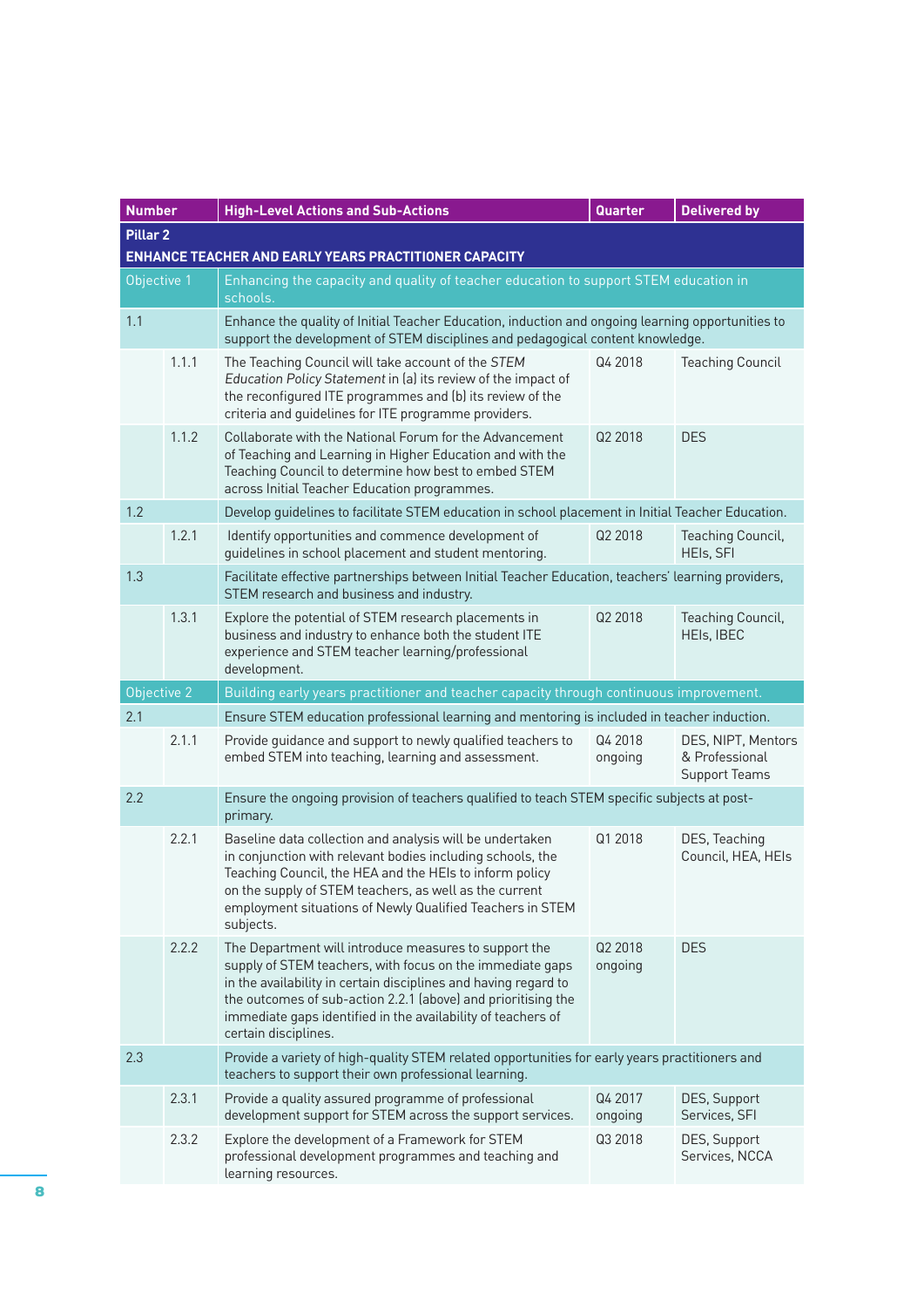

| <b>Number</b> |       | <b>High-Level Actions and Sub-Actions</b>                                                                                                                                                                                                                                      | Quarter            | <b>Delivered by</b>                                              |
|---------------|-------|--------------------------------------------------------------------------------------------------------------------------------------------------------------------------------------------------------------------------------------------------------------------------------|--------------------|------------------------------------------------------------------|
|               | 2.3.3 | Develop and share quality assured exemplars of highly<br>effective STEM learning experiences for all learners from<br>early years to post-primary including good practice videos,<br>case studies and sample portfolios.                                                       | Q1 2018<br>ongoing | DES, DCYA, NCSE,<br>NCCA, Support<br>Services                    |
|               | 2.3.4 | Review the professional development content and training<br>resources of the National Síolta Aístear Initiative (NSAI) <sup>2</sup> to<br>enhance the capacity of early years professionals to support<br>STEM education across early years settings                           | Q22018<br>ongoing  | DES, DCYA, NCSE,<br>NCCA, Early Years<br><b>Support Services</b> |
| 2.4           |       | Provide support to teachers in relation to implementation of STEM education curricular change.                                                                                                                                                                                 |                    |                                                                  |
|               | 2.4.1 | Develop and deliver programmes of professional<br>development to support primary and post-primary curricular<br>change in STEM areas.                                                                                                                                          | Q4 2017<br>ongoing | DES, Support<br><b>Services</b>                                  |
| 2.5           |       | Promote collaboration on STEM education within and between school settings.                                                                                                                                                                                                    |                    |                                                                  |
|               | 2.5.1 | Provide advice and guidance to schools to facilitate teachers<br>and schools working together to improve the quality of STEM<br>teaching, learning and assessment e.g. Teacher Professional<br>Networks, summer courses, twinning, cluster groups and<br>online collaboration. | Q1 2019            | NCCA, SEC.<br>Support Services,<br><b>SFI</b>                    |
| 2.6           |       | Conduct an ongoing review of the standards and quality of STEM education professional learning.                                                                                                                                                                                |                    |                                                                  |
|               | 2.6.1 | The development and implementation phases of Cosán <sup>3</sup> will<br>have regard to the STEM Education Policy Statement for<br>Schools 2017 - 2026.                                                                                                                         | Q4 2017            | DES, Teaching<br>Council                                         |

### Pillar 3 - Support STEM education practice

There is a need to enrich teaching, learning and assessment from early years to post-primary to ensure that learners of all backgrounds, ability and gender are equipped with the skills needed to participate in our changing world. It is essential to place the needs of the learner at the core of teaching, learning and assessment to ensure a positive attitude to STEM education. Schools and early years settings must continually evolve, improve and learn from best practice in relation to STEM education.

We must embrace the changes required in our approach to STEM teaching, learning and assessment practices if we are to improve learning experiences and outcomes. We must enable learners to become active and reflective participants by providing a range of learning and formative assessment experiences that enhances their curiosity, inquiry, creativity and problem-solving abilities. In addition, there is also a need to provide out-of-school STEM learning opportunities to further deepen learners knowledge.

Effective leadership, at both early years and school level, is required to build a STEM culture and enhance the capacity of STEM education. Leaders must develop, support and review STEM teaching, learning and assessment practices and develop strong relationships with early years practitioners, teachers, learners, parents and the wider STEM community. Partnership with business, industry and the research community will also be important. Evaluation systems, both internal school self-evaluation and external, should promote highly effective practices so that STEM education is provided at the highest levels.

The following high-level actions and sub-actions, are designed to enhance STEM education practices in early years and schools between 2017 and 2019

<sup>&</sup>lt;sup>2</sup> The National Síolta Aistear Initiative provides central support and coordination of Síolta and Aistear implementation across the early childhood sector.

<sup>3</sup> Cosán; www.teachingcouncil.ie/en/Publications/Teacher-Education/Cosan-Framework-for-Teachers-Learning.pdf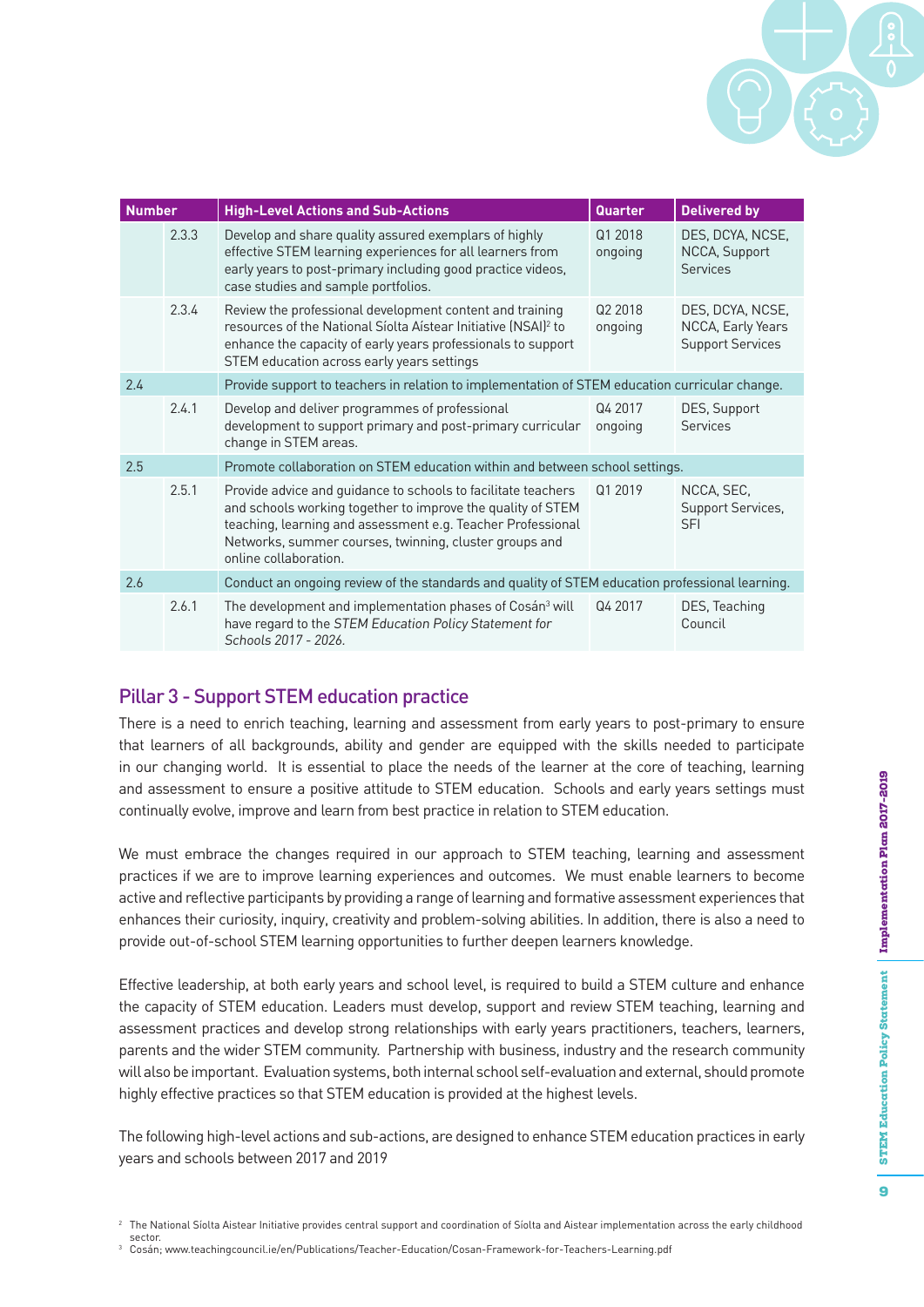| <b>Number</b>       |        | <b>High-Level Actions and Sub-Actions</b>                                                                                                                                                          | Quarter | <b>Delivered by</b>                   |  |
|---------------------|--------|----------------------------------------------------------------------------------------------------------------------------------------------------------------------------------------------------|---------|---------------------------------------|--|
| Pillar <sub>3</sub> |        |                                                                                                                                                                                                    |         |                                       |  |
|                     |        | <b>SUPPORT STEM EDUCATION PRACTICE</b>                                                                                                                                                             |         |                                       |  |
| Objective 1         |        | Enhancing STEM teaching, learning and assessment practices in early years settings and<br>schools.                                                                                                 |         |                                       |  |
| 1.1                 |        | Provide for ongoing STEM related curriculum review, development and assessment.                                                                                                                    |         |                                       |  |
|                     | 1.1.1  | Commence consultation on the new primary Mathematics<br>curriculum, including elements relating to computational<br>thinking, creative thinking skills and coding.                                 | Q1 2018 | <b>NCCA</b>                           |  |
|                     | 1.1.2  | Commence a school-based initiative on coding in primary<br>schools to explore approaches to integrating coding in the<br>primary curriculum.                                                       | Q4 2017 | <b>NCCA</b>                           |  |
|                     | 1.1.3  | Finalise draft specification for Primary Mathematics (Junior<br>Infants to Second Class).                                                                                                          | Q3 2018 | <b>NCCA</b>                           |  |
|                     | 1.1.4  | Commence draft specification for Primary Mathematics<br>(Third to Sixth Class).                                                                                                                    | Q3 2018 | <b>NCCA</b>                           |  |
|                     | 1.1.5  | Commence consultation on draft specification for Leaving<br>Certificate Applied Mathematics.                                                                                                       | Q4 2017 | <b>NCCA</b>                           |  |
|                     | 1.1.6  | Finalise draft specification for Leaving Certificate Computer<br>Science.                                                                                                                          | Q4 2017 | <b>NCCA</b>                           |  |
|                     | 1.1.7  | Introduce Leaving Certificate Computer Science on a phased<br>basis.                                                                                                                               | Q3 2018 | DES, NCCA, PDST,<br><b>SEC</b>        |  |
|                     | 1.1.8  | Commence consultation on draft specification for Junior<br>Certificate Technology subjects.                                                                                                        | Q4 2017 | DES, NCCA                             |  |
|                     | 1.1.9  | Finalise draft specification for Junior Certificate Technology<br>subjects.                                                                                                                        | Q3 2018 | <b>NCCA</b>                           |  |
|                     | 1.1.10 | Introduce new specification for Junior Certificate Technology<br>subjects.                                                                                                                         | Q3 2019 | DES, NCCA, PDST,<br><b>SEC</b>        |  |
|                     | 1.1.11 | Commence trialling of practical assessment component of<br>Leaving Certificate Science (Biology, Chemistry, Physics)<br>specifications.                                                            | Q4 2017 | DES, NCCA, SEC                        |  |
|                     | 1.1.12 | Commence consultation on draft specification for Leaving<br>Certificate Art.                                                                                                                       | Q3 2018 | <b>NCCA</b>                           |  |
|                     | 1.1.13 | Finalise specification for Junior Certificate Mathematics.                                                                                                                                         | Q4 2017 | <b>NCCA</b>                           |  |
|                     | 1.1.14 | Introduce the new Junior Cycle Mathematics specification.                                                                                                                                          | Q3 2018 | DES, NCCA, SEC                        |  |
| 1.2                 |        | Provide access to high-quality curricular materials for STEM related subjects and courses.                                                                                                         |         |                                       |  |
|                     | 1.2.1  | Engage with the NCCA on the development of a policy for the<br>provision of curricular materials for teachers, in consultation<br>with support services and other relevant parties.                | Q2 2018 | DES, NCCA,<br><b>Support Services</b> |  |
| 1.3                 |        | Provide opportunities for all learners to participate in STEM education through informal, co-<br>curricular and extra-curricular programmes.                                                       |         |                                       |  |
|                     | 1.3.1  | Commence identification of actions to promote and support<br>increased participation in co-curricular and out of school<br>STEM learning opportunities.                                            | Q4 2017 | DES, SFI, HEA,<br>IBEC, HEIs          |  |
|                     | 1.3.2  | Encourage schools to include activities relating to informal<br>and extra-curricular STEM activities and events under<br>'Other Areas of Learning' on the Junior Cycle Profile of<br>Achievements. | Q4 2018 | DES, JCT                              |  |
|                     | 1.3.3  | Introduce an opportunity to showcase STEM achievements as<br>part of Junior Cycle achievements.                                                                                                    | Q4 2018 | DES, JCT                              |  |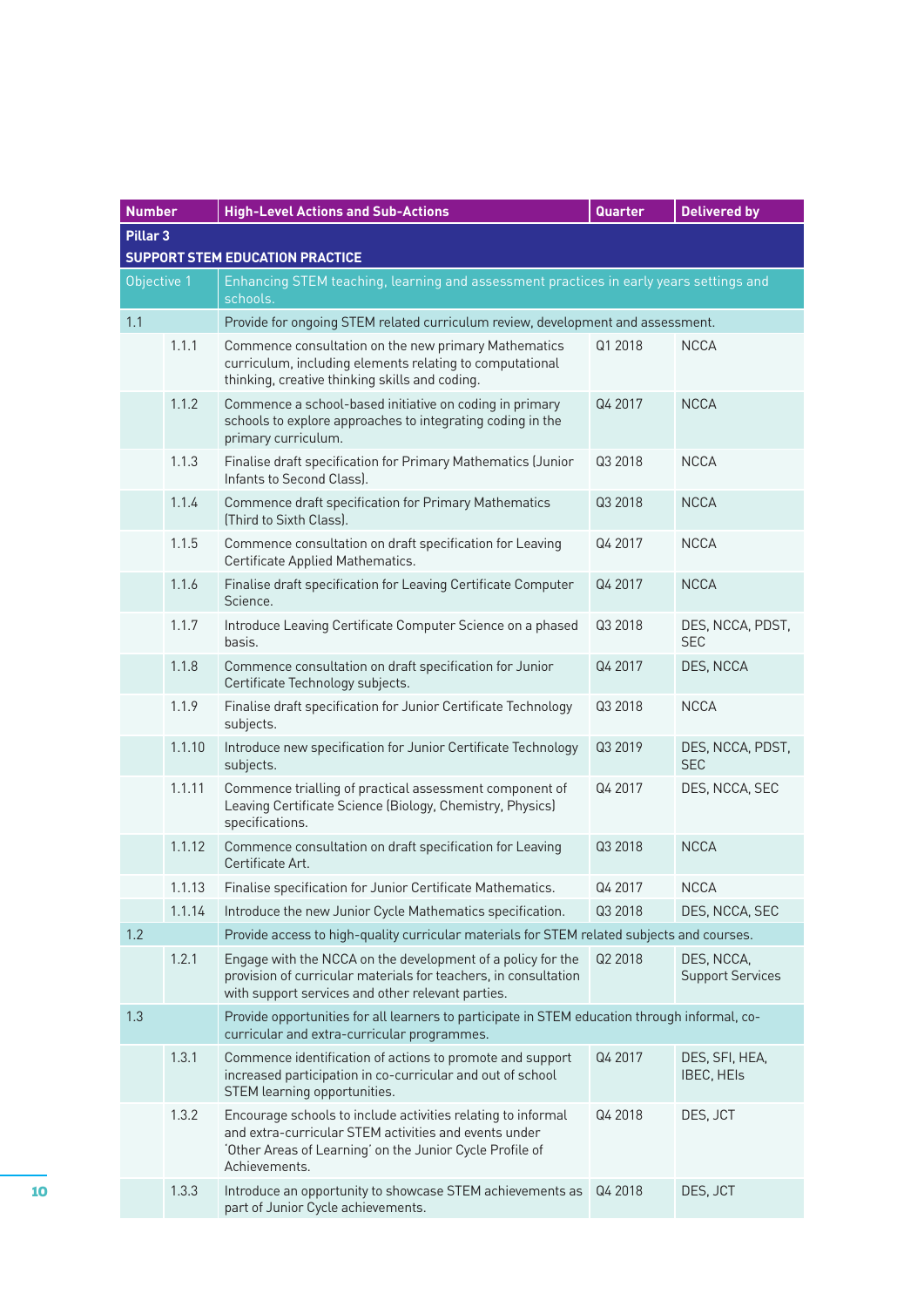

| <b>Number</b> |       | <b>High-Level Actions and Sub-Actions</b>                                                                                                                                                                                        | Quarter            | <b>Delivered by</b>             |
|---------------|-------|----------------------------------------------------------------------------------------------------------------------------------------------------------------------------------------------------------------------------------|--------------------|---------------------------------|
|               | 1.3.4 | Explore the feasibility of a STEM awards programme to<br>recognise student participation in informal and extra-<br>curricular STEM activities and events in schools.                                                             | Q3 2019            | DES, SFI                        |
| 1.4           |       | Support early years and school leadership to enhance STEM education.                                                                                                                                                             |                    |                                 |
|               | 1.4.1 | Professional development to be provided for early years and<br>school leaders to support STEM in schools.                                                                                                                        | Q4 2017<br>ongoing | DES, Support<br><b>Services</b> |
|               | 1.4.2 | Support principals and teachers to evaluate existing<br>approaches through their school self-evaluation<br>and to develop a school approach for STEM of which<br>implementation will begin during this phase.                    | Q4 2018            | DES, Support<br><b>Services</b> |
| 1.5           |       | Support the evaluation of STEM education at early years and school level.                                                                                                                                                        |                    |                                 |
|               | 1.5.1 | Expand the STEM evaluation and advisory capacity of the<br>Inspectorate through the appointment of five additional<br>inspectors with STEM expertise in early years, primary and<br>post-primary sectors.                        | Q2 2018<br>ongoing | <b>DES</b>                      |
|               | 1.5.2 | Promote early engagement of learners with high-quality<br>STEM learning experiences through inspection of early years<br>pre-school settings in line with the Early Years Education<br>Inspection (EYEI) Framework. <sup>4</sup> | Q3 2018<br>ongoing | <b>DES</b>                      |
|               | 1.5.3 | Promote highly effective practice in teaching, learning<br>and assessment through subject inspections in STEM<br>subjects in line with Looking at Our School 2016: The Quality<br>Framework <sup>5</sup> for Schools.            | Q4 2017<br>ongoing | <b>DES</b>                      |
|               | 1.5.4 | Provide schools with advice on how STEM education can be<br>incorporated into whole school planning and school self-<br>evaluation in line with circulars 39/2016 <sup>6</sup> and 40/2016 <sup>7</sup>                          | Q2 2018<br>ongoing | <b>DES</b>                      |
|               | 1.5.5 | Publish analyses of inspection outcomes in STEM and the<br>position of STEM learning in Ireland in 2019 and at regular<br>intervals thereafter.                                                                                  | Q4 2019<br>ongoing | <b>DES</b>                      |
|               | 1.5.6 | Continue to benchmark student achievement in STEM<br>through participation in the international surveys such as<br>PISA and TIMSS.                                                                                               | Q4 2017<br>ongoing | DES, ERC                        |
| Objective 2   |       | Enhancing STEM teaching, learning and assessment practices using digital technology.                                                                                                                                             |                    |                                 |
| 2.1           |       | Provide for digital technologies to support STEM education                                                                                                                                                                       |                    |                                 |
|               | 2.1.1 | Develop guidance and protocols to support the establishment<br>of a central repository of digital learning resources to support<br>STEM teaching and learning.                                                                   | Q4 2018            | DES, Support<br><b>Services</b> |
|               | 2.1.2 | Commence delivery of webinars for teachers on a range of<br>STEM related topics and evaluate their potential to contribute<br>to teacher professional development.                                                               | Q4 2018            | <b>Support Services</b>         |
| Objective 3   |       | Enhancing the link between STEM education and the Arts.                                                                                                                                                                          |                    |                                 |
| 3.1           |       | Include provision for STEM education in the national research repository for Arts.                                                                                                                                               |                    |                                 |
|               | 3.1.1 | Identify opportunities to incorporate STEM education in the<br>national research repository for Arts.                                                                                                                            | Q4 2018            | <b>DES</b>                      |
| 3.2           |       | Provide for STEM education linkages in Arts education partnerships.                                                                                                                                                              |                    |                                 |
|               | 3.2.1 | Identify opportunities for partnership between schools and<br>the Arts.                                                                                                                                                          | Q1 2019            | <b>DES</b>                      |

<sup>4</sup> https://www.education.ie/en/Publications/Inspection-Reports-Publications/Evaluation-Reports-Guidelines/A-Guide-to-Early-years-Educationfocused-Inspection-EYEI-in-Early-years-Settings-Participating-ECCE-Programme.pdf

<sup>5</sup> https://www.education.ie/en/Publications/Inspection-Reports-Publications/Evaluation-Reports-Guidelines/Looking-at-Our-School-2016-A-Quality-Framework-for-Post-Primary-schools.pdf and https://www.education.ie/en/Publications/Inspection-Reports-Publications/Evaluation-Reports-Guidelines/Looking-at-Our-School-2016-A-Quality-Framework-for-Primary-Schools.pdf

<sup>6</sup> https://www.education.ie/en/Circulars-and-Forms/Active-Circulars/cl0039\_2016.pdf <sup>7</sup> https://www.education.ie/en/Circulars-and-Forms/Active-Circulars/cl0040\_2016.pdf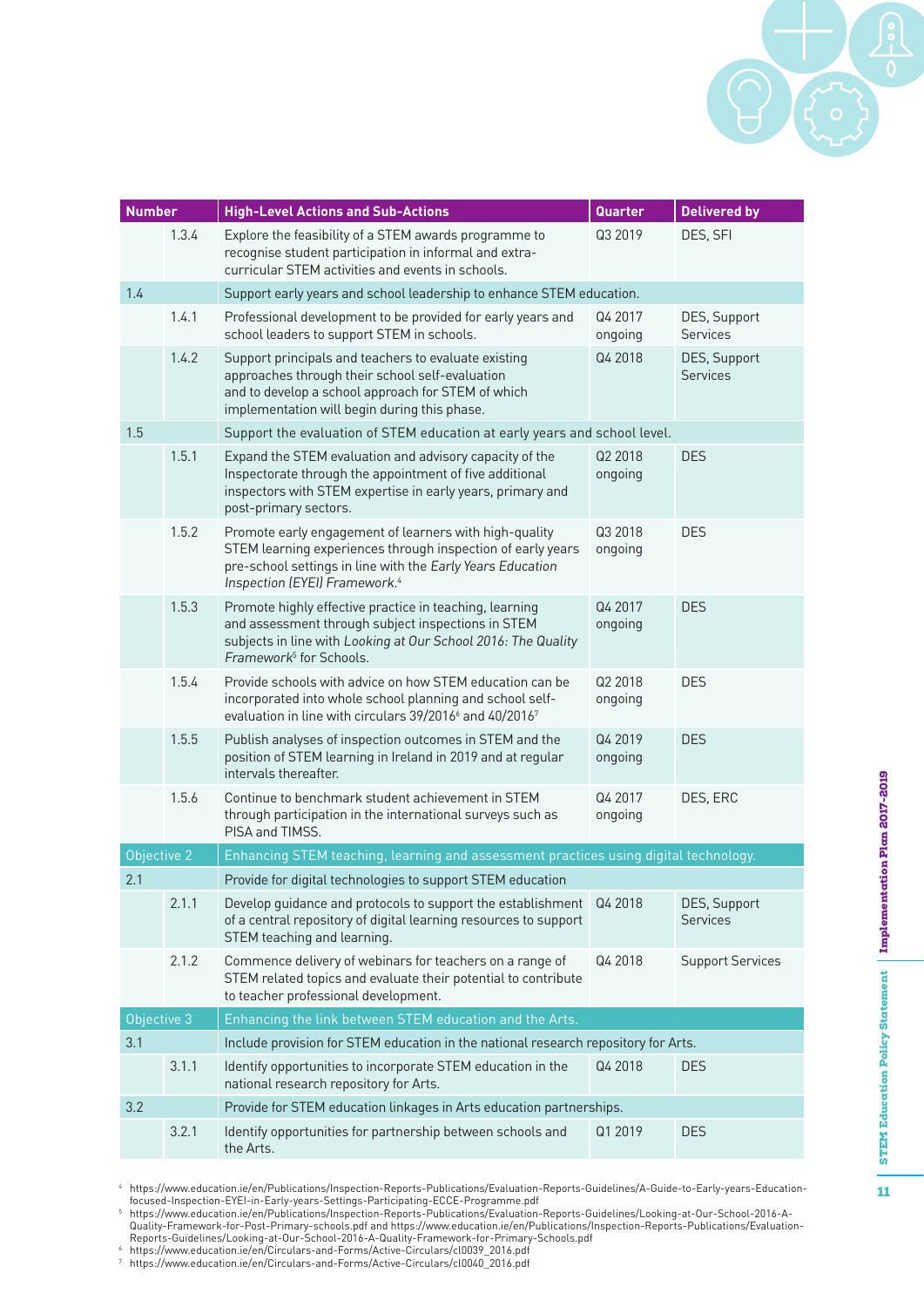| <b>Number</b> |       | <b>High-Level Actions and Sub-Actions</b>                                                                                                                                                                                         | <b>Quarter</b>     | <b>Delivered by</b>              |
|---------------|-------|-----------------------------------------------------------------------------------------------------------------------------------------------------------------------------------------------------------------------------------|--------------------|----------------------------------|
|               | 3.2.2 | Identify opportunities for partnerships between Better Start <sup>8</sup> ,<br>Creative Ireland <sup>9</sup> and other relevant organisations in order to<br>promote STEM education and practice across the early years<br>sector | Q4 2018            | <b>DES</b>                       |
| Objective 4   |       | Enhancing partnership between schools and business and industry and the research<br>community                                                                                                                                     |                    |                                  |
| 4.1           |       | Provide supports for schools to establish links with business and industry, HEIs and the research<br>community more broadly.                                                                                                      |                    |                                  |
|               | 4.1.1 | Develop quidelines for partnerships with industry, cultural<br>and educational bodies to adapt relevant content into useful<br>STEM learning and teaching digital resources for schools.                                          | Q1 2018<br>ongoing | DES, PDST-TIE,<br>JCT, SFI, DBEI |
|               | 4.1.2 | Scope out the STEM partnership with the initial focus on a<br>common vision and approach for supporting STEM education<br>across business and industry and the education sector.                                                  | Q2 2018            | DES, DBEI, SFI                   |
|               | 4.1.3 | Undertake an audit of successful partnerships between<br>schools and business and industry.                                                                                                                                       | Q4 2019            | DES, DBEI, SFI                   |
|               | 4.1.4 | Scope out the potential for 'open weeks' for STEM in HEIs in<br>partnership with SFI Smart Futures.                                                                                                                               | Q2 2018            | DES, HEI, SFI                    |
|               | 4.1.5 | Provide guidelines for the development of school STEM fora<br>(operated by business and industry).                                                                                                                                | Q2 2019            | DES, Support<br>Services, DBEI   |
|               | 4.1.6 | Support cluster innovation in STEM involving outside<br>partners.                                                                                                                                                                 | Q4 2018            | DES, Support<br><b>Services</b>  |
|               | 4.1.7 | Develop quidelines for the establishment of STEM<br>ambassadors and mentors to work with schools.                                                                                                                                 | Q2 2019            | <b>DES</b>                       |
|               | 4.1.8 | Scope out potential for Transition Year STEM related<br>programmes to be operated by business and industry.                                                                                                                       | Q2 2019            | DES, DBEI, NCCA                  |

#### Pillar 4 - Use evidence to support STEM education

Building and sustaining a vibrant STEM education eco-system for all learners will require ongoing innovation in STEM education. Such innovation should be underpinned by evidence generated through STEM research which can identify successful pedagogical strategies, inform school practice and contribute to the ongoing development of curriculum, policy and teacher education. Building on the already active STEM education research community in Ireland, a new STEM education research model would provide for engagement in funded research with collaboration across all levels of education.

The adoption of an evidence-led approach to STEM education will assist the Department in implementing and informing future policy decisions. Identification of STEM baseline data will underpin this. It will also involve monitoring the impact of programmes and initiatives, both formal and non-formal, to improve STEM outcomes across our education system.

The following high-level actions and sub-actions are designed to build a research base, facilitate the use of evidence to support STEM education, and create a culture of innovation in STEM teaching, learning and assessment between 2017 and 2019

- <sup>8</sup> https://www.pobal.ie/BetterStart/Pages/Home.aspx
- <sup>9</sup> https://creative.ireland.ie/en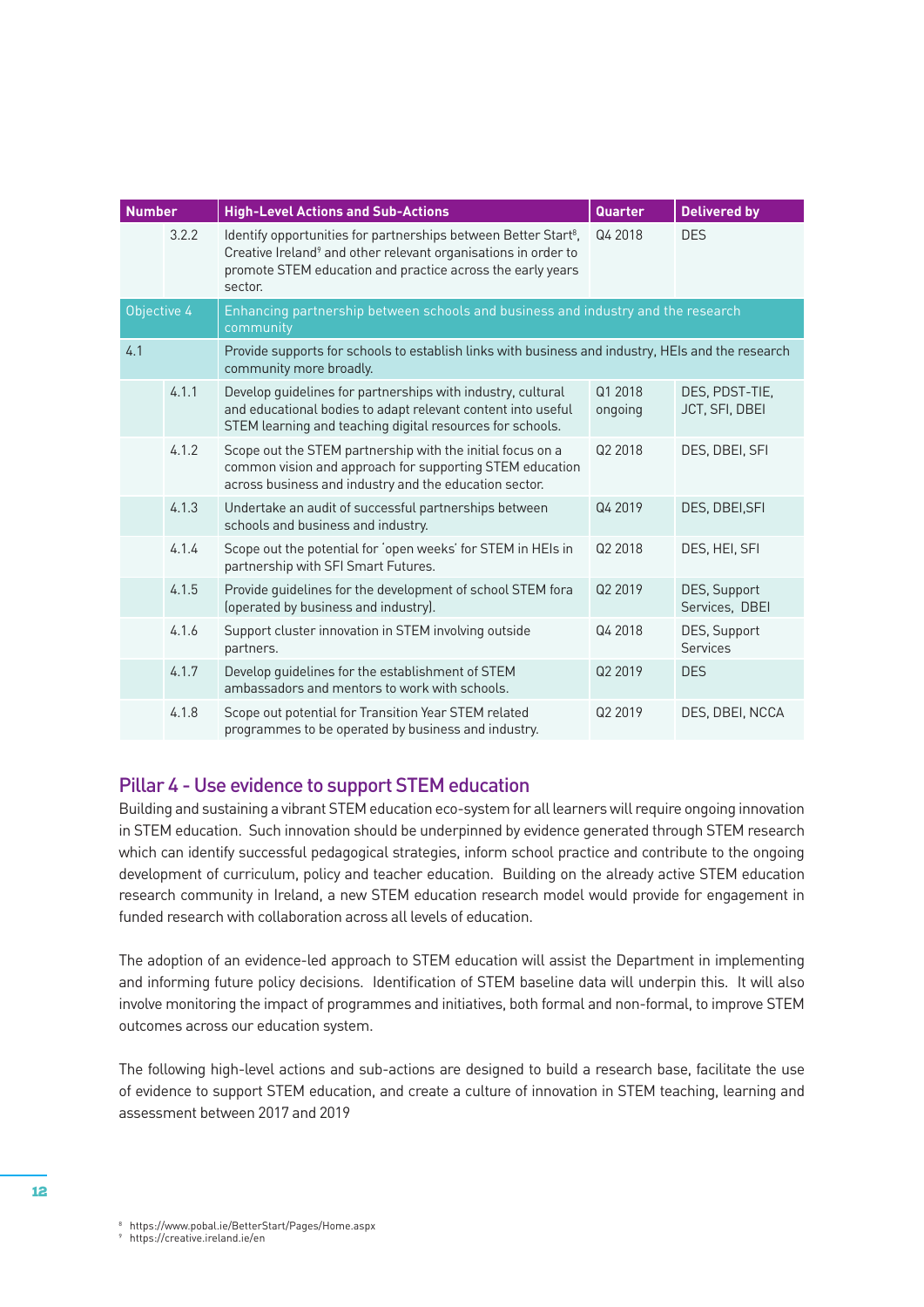

| <b>Number</b> |       | <b>High-Level Actions and Sub-Actions</b>                                                                                                                                                                                                                                                                 | Quarter            | <b>Delivered by</b>            |
|---------------|-------|-----------------------------------------------------------------------------------------------------------------------------------------------------------------------------------------------------------------------------------------------------------------------------------------------------------|--------------------|--------------------------------|
| Pillar 4      |       | USE EVIDENCE TO SUPPORT STEM EDUCATION                                                                                                                                                                                                                                                                    |                    |                                |
| Objective 1   |       | Using evidence to support STEM education.                                                                                                                                                                                                                                                                 |                    |                                |
| 1.1           |       | Develop a model to support the STEM education research community in Ireland.                                                                                                                                                                                                                              |                    |                                |
|               | 1.1.1 | Engage with Science Foundation Ireland, Third Level and<br>STEM Research Institutes to establish the breath and<br>landscape of existing research areas in STEM teaching and<br>learning and identify the needs around national collaboration.                                                            | Q3 2018            | DES, SFI                       |
|               | 1.1.2 | Engage with Science Foundation Ireland to explore the most<br>appropriate models of supporting STEM Education Research<br>at a national level.                                                                                                                                                            | Q2 2019            | DES, SFI                       |
| 1.2           |       | Support evidence-based research to inform STEM education provision, curriculum, pedagogy,<br>professional learning and future policy development.                                                                                                                                                         |                    |                                |
|               | 1.2.1 | Engage with STEM Research Institutes and the HEIs to<br>explore the collaboration opportunities to ensure evidence-<br>based STEM education research can be supported and<br>promoted to schools including the CROI Research Series<br>(Collaboration and Research for Ongoing Innovation). <sup>10</sup> | Q4 2019            | DES, Teaching<br>Council, HEIs |
| 1.3           |       | Identify and provide annual STEM data indicators on participation, attainment, attitudes to STEM,<br>graduate outcomes and STEM related skills needs.                                                                                                                                                     |                    |                                |
|               | 1.3.1 | Establish baseline STEM data on participation, attainment,<br>attitudes to STEM, graduate outcomes and STEM related<br>skills needs.                                                                                                                                                                      | Q1 2018<br>onwards | DES, HEIS, ERC                 |
|               | 1.3.2 | Use baseline data to set informed targets and establish<br>processes for ongoing analysis and review.                                                                                                                                                                                                     | Q3 2018<br>onwards | DES, ERC                       |
| 1.4           |       | Develop innovative responses to skills gaps to meet national and regional STEM related skills<br>needs.                                                                                                                                                                                                   |                    |                                |
|               | 1.4.1 | Engage with the National Skills Council to identify national<br>and regional STEM related skills needs.                                                                                                                                                                                                   | Q1 2018<br>onwards | DES, NSC                       |
|               | 1.4.2 | Develop innovative responses to existing and emerging<br>skills gaps to meet national and regional STEM related skills<br>needs.                                                                                                                                                                          | Q3 2018<br>onwards | DES, NSC                       |
| 1.5           |       | Explore the provision of bonus points in STEM-related Higher Level Leaving Certificate subjects<br>(in cases where students apply for higher education courses in STEM-related areas) by the HEI's<br>in consultation with the Transitions Reform Steering Group.                                         |                    |                                |
|               | 1.5.1 | Update on consideration by HEIs on the provision of bonus<br>points in STEM-related higher-level Leaving Certificate<br>subjects.                                                                                                                                                                         | Q4 2019            | DES, HEIs                      |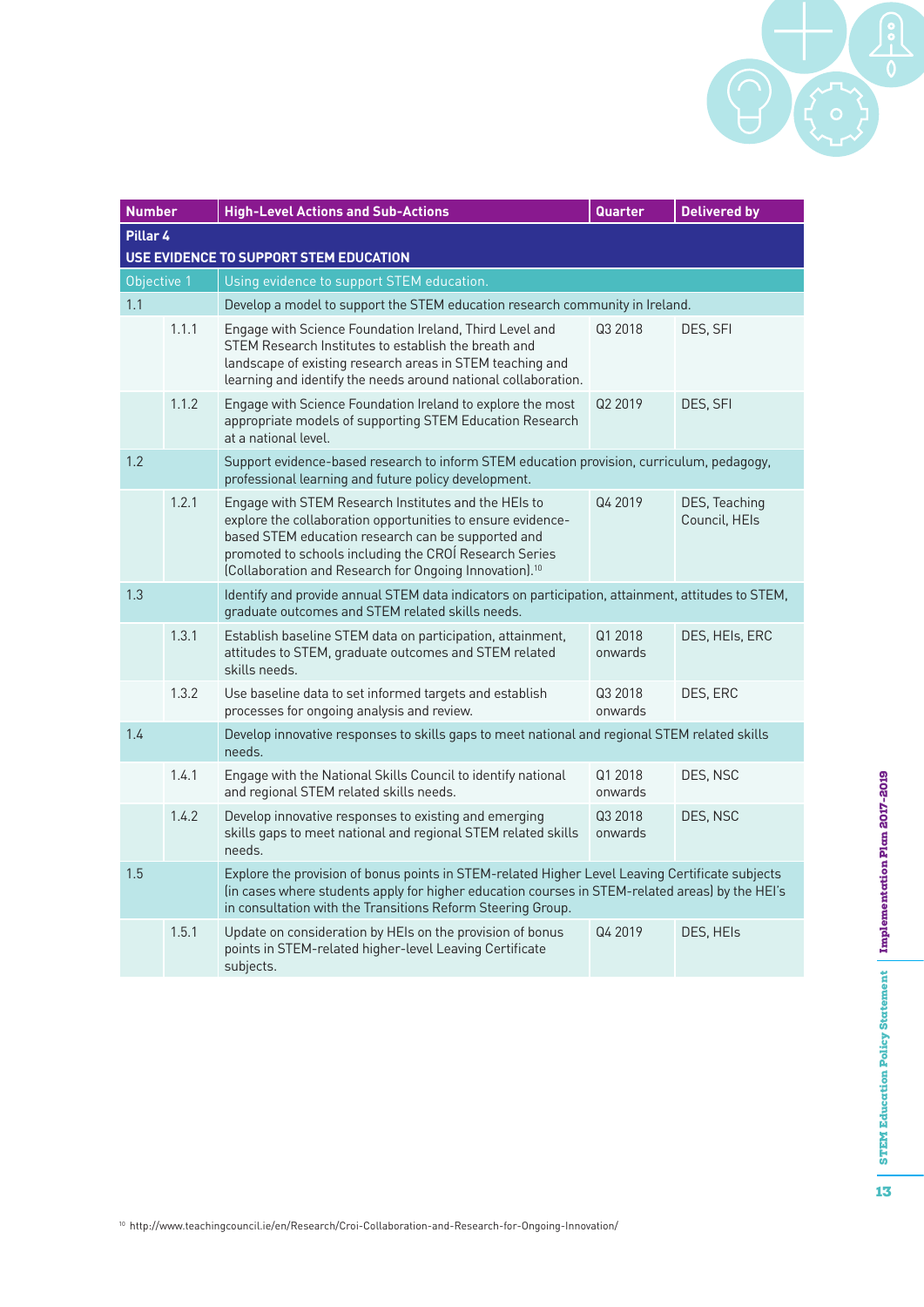## Appendix 1: Abbreviations

| CAO          | <b>Central Applications Office</b>                                      |
|--------------|-------------------------------------------------------------------------|
| DBEI         | Department of Business, Enterprise and Innovation                       |
| <b>DCYA</b>  | Department of Children and Youth Affairs                                |
| <b>DEIS</b>  | Delivering Equality of Opportunities in Schools                         |
| <b>DES</b>   | Department of Education and Skills                                      |
| ERC          | <b>Educational Research Centre</b>                                      |
| <b>HEA</b>   | <b>Higher Education Authority</b>                                       |
| HEI.         | <b>Higher Education Institution</b>                                     |
| <b>IBEC</b>  | Irish Business and Employers Confederation                              |
| ITE.         | Initial Teacher Education                                               |
| <b>JCT</b>   | Junior Cycle for Teachers Support Service                               |
| <b>NCCA</b>  | National Council for Curriculum and Assessment                          |
| <b>NCGE</b>  | National Council for Guidance in Education                              |
| <b>NCSE</b>  | National Council for Special Education                                  |
| <b>NIPT</b>  | National Induction Programme for Teachers                               |
| <b>NPC</b>   | National Parents Council                                                |
| NPC-P        | National Parents Council - Primary                                      |
| NPC-PP       | National Parents Council - Post Primary                                 |
| <b>NSC</b>   | National Skills Council                                                 |
| <b>PDST</b>  | Professional Development Service for Teachers                           |
| PDST-TIE     | Professional Development Service for Teachers - Technology in Education |
| <b>PISA</b>  | Programme for International Student Assessment                          |
| <b>SEC</b>   | State Examinations Commission                                           |
| SFI          | Science Foundation Ireland                                              |
| <b>STEM</b>  | Science, Technology, Engineering and Maths                              |
| <b>TIMSS</b> | Trends in International Mathematics and Science Study                   |